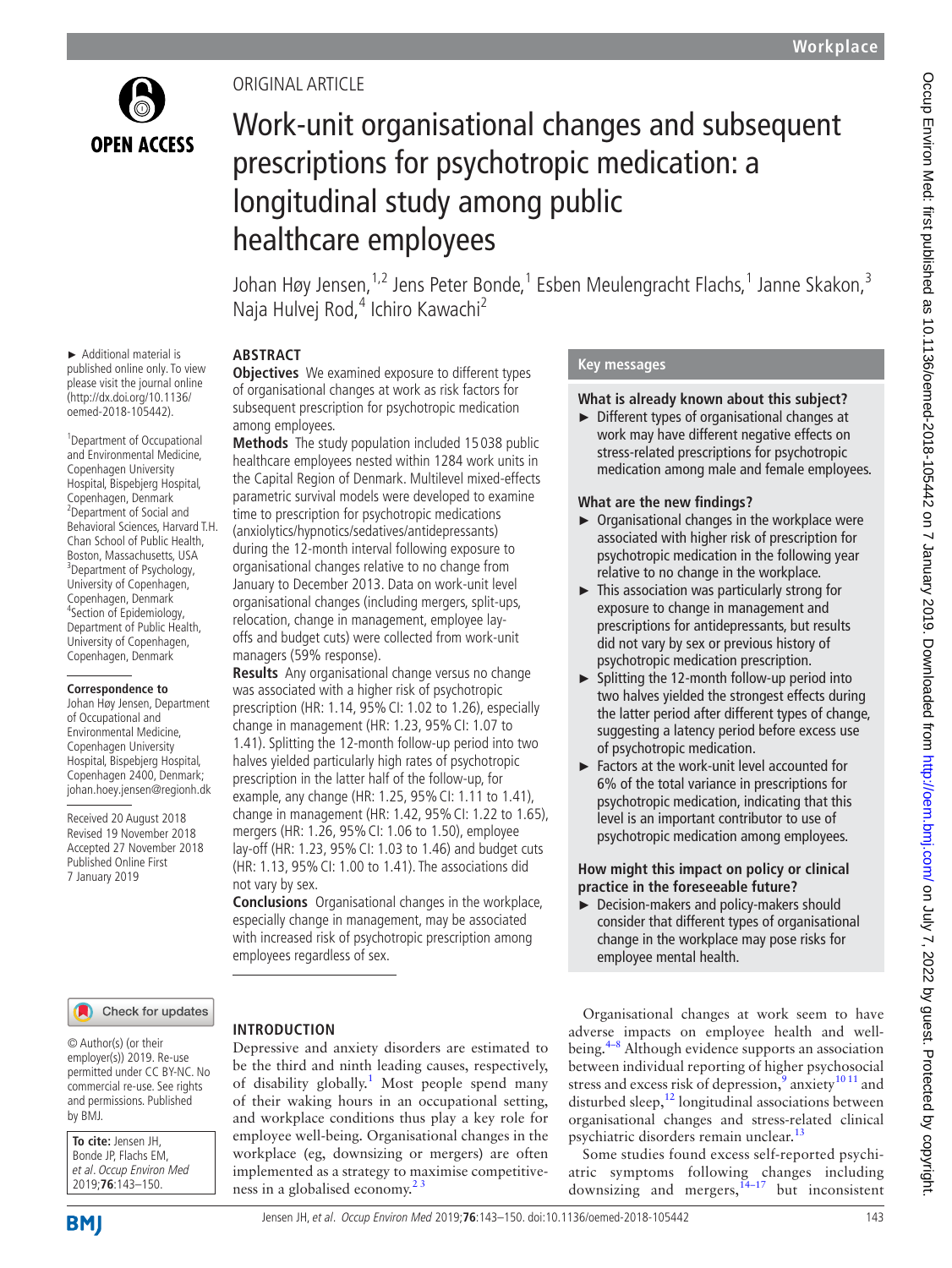findings have also been reported.<sup>13 18</sup> Negative appraisals of mergers has been linked to 1.60-fold higher risk of a psychi-atric event<sup>[19](#page-7-8)</sup>; however, this association may likely be inflated due to underlying negative affectivity influencing both expo-sure and outcome.<sup>[20](#page-7-9)</sup> Another study found 1.03-1.16-fold higher relative risk of total sickness absence for ≥2 simultaneous change types, mergers, change in management and budget cuts,<sup>[5](#page-7-10)</sup> suggesting that employees react differently to different change types. $21$ 

Studies on organisational changes and prescriptions for psychotropic medication<sup>[22–25](#page-7-12)</sup> mainly focused on major company downsizing (≥18%staff reduction) to find associations with higher relative risk of psychotropic prescriptions.<sup>22-24</sup> Associations stratified by sex showed similar patterns of prescriptions in Swedish studies,  $23 \times 24$  with higher relative risk for prescriptions among male employees (RR: 1.49, 95%CI: 1.10 to 2.02) compared with female employees (RR: 1.12, 95%CI: 1.00 to 1.27) in the Finnish study.<sup>22</sup> This sex difference could be due to greater job demands and lower social support among men.<sup>[26](#page-7-14)</sup>

A Danish study on company changes targeting specific dimensions showed that changes regarding cooperation/coordination and, especially, those targeting multiple dimensions were associated with higher prescription rates, $25$  suggesting a cumulative effect of multiple changes. These prescription effects were stronger in the first year than the 2-year period after changes. No associations were found for changes targeting effectiveness, adaptation/turbulence or skill/knowl-edge enhancement.<sup>[25](#page-7-15)</sup>

Indeed, these prior studies of organisational changes and psychotropic prescriptions may be subject to exposure misclassification (ie, employees not experiencing the changes personally) since change data were defined at the company level. Also, none of the studies used multilevel modelling to account for potential clustering of psychotropic prescriptions within the organisational structure of workplaces $^{27}$  $^{27}$  $^{27}$  which may elevate risk of type-I error.[28](#page-7-17)

The literature highlights organisational changes as a heterogenous short-term risk factor for clinical mental health problems among employees since specific and multiple simultaneous changes seem to be associated with higher risk of psychotropic prescriptions in the years closer to the change event. Sex differences in this association remain unclear although some evidence suggest more adverse effects among men. To better understand and potentially mitigate development of negative employee effects of organisational changes, there is a need to examine the short-term associations between objective measures of specific change types and prescriptions for psychotropic medication accounting for multilevel clustering.

This study contributes to the literature by using multilevel modelling to investigate the putative associations between specific types of work-unit organisational changes and excess rates of prescription for psychotropic medication among employees during the subsequent year. We hypothesised excess prescription rates to vary immediately after specific types of organisational change. Stronger cumulative prescription effects were expected after multiple simultaneous changes. Also, we hypothesised more adverse change effects on psychotropic prescriptions among males relative to females. We examined these potential sex differences in terms of both *additive* (ie, absolute risk) and *multiplicative interaction* between changes and males (ie, relative risk) since these two types of interaction may be observed independently.<sup>29</sup>

## **Methods**

## **Study design, data sources and population**

We examined the prospective association between exposure to work-unit organisational changes during the observation period through 2013 and prescription of psychotropic medication during the ensuing 12-month follow-up period among employees (between 1 January 2014 (baseline) and 31 December 2014). All participants were part of the ongoing *Well-being in Hospital Employees* cohort study.<sup>30</sup> The source population included all 37720 healthcare employees nested in 2696 work units from 14 institutions comprising the capital region of Denmark. A work unit was defined as a group of employees referring to same immediate manager. Data on organisational changes were gathered April–June 2016 via a survey distributed to all managers of these work units (59% response). Complete data on occupational/sociodemographic information at baseline and prescription of psychotropic medication from 2011 to 2014 were extracted via linkage to company and national registers, respectively.

Eligible employees ( $n=25897$ ) nested in 2318 work units at baseline were identified based on the following inclusion criteria: working in work units with  $\geq$ 3 employees,  $\geq$ 1 year of seniority in the same work unit,  $\geq 18.5$  weekly working hours throughout 2013, not working multiple positions, not working in Denmark or aged ≥18. We allowed for  $\geq$ 1 year of seniority in a work unit changing name during the observation period of organisational changes by including employees if >3 co-workers and  $\geq$ 30% of the work-unit staff remained in the work unit after the name change. These criteria were applied in keeping with a previous approach.[5 31](#page-7-10) We excluded 10859 eligible employees with missing data on organisational changes. The study population comprised 15038 employees nested in 1284 work units ([figure](#page-2-0) 1).

There were no significant differences between the source population, eligible employees and the study population regarding sex composition (p=0.15) or prescriptions for psychotropic medication (p=0.62) as indicated by  $\chi^2$  tests. Nurses were slightly overrepresented in the groups of eligible and studied employees (43%) relative to the source population (41%), whereas medical doctors/dentists were somewhat under-represented among eligible (11%) and studied employees (10%) compared with the source population (14%) ( $p < 0.001$ ).

## **Work-unit level organisational changes**

We collected data on exposure to different types of organisational changes at the work-unit level by administering a questionnaire via working email to all work-unit managers from April to June 2016. The managers provided information on *occurrence* of the following specific types of organisational changes in their work unit for each semester during 2013, viz, mergers, split-ups, relocation, change in management, employee lay-off or budget cuts. Responses for 2013 were collapsed because we did not collect information on when the changes were announced or initiated within the company. We created seven change-indicator variables at the work-unit level: six variables for each of the types of organisational changes and one variable for 'any changes' (yes/no change). None of the individual types of changes were completely overlapping as co-occurrence rates were  $\leq 56\%$ (online [supplementary material 1](https://dx.doi.org/10.1136/oemed-2018-105442)).

## **Employee-level prescriptions for psychotropic medication**

For outcome purposes, we used information from 1 January to 31 December 2014 on the date of psychotropic prescriptions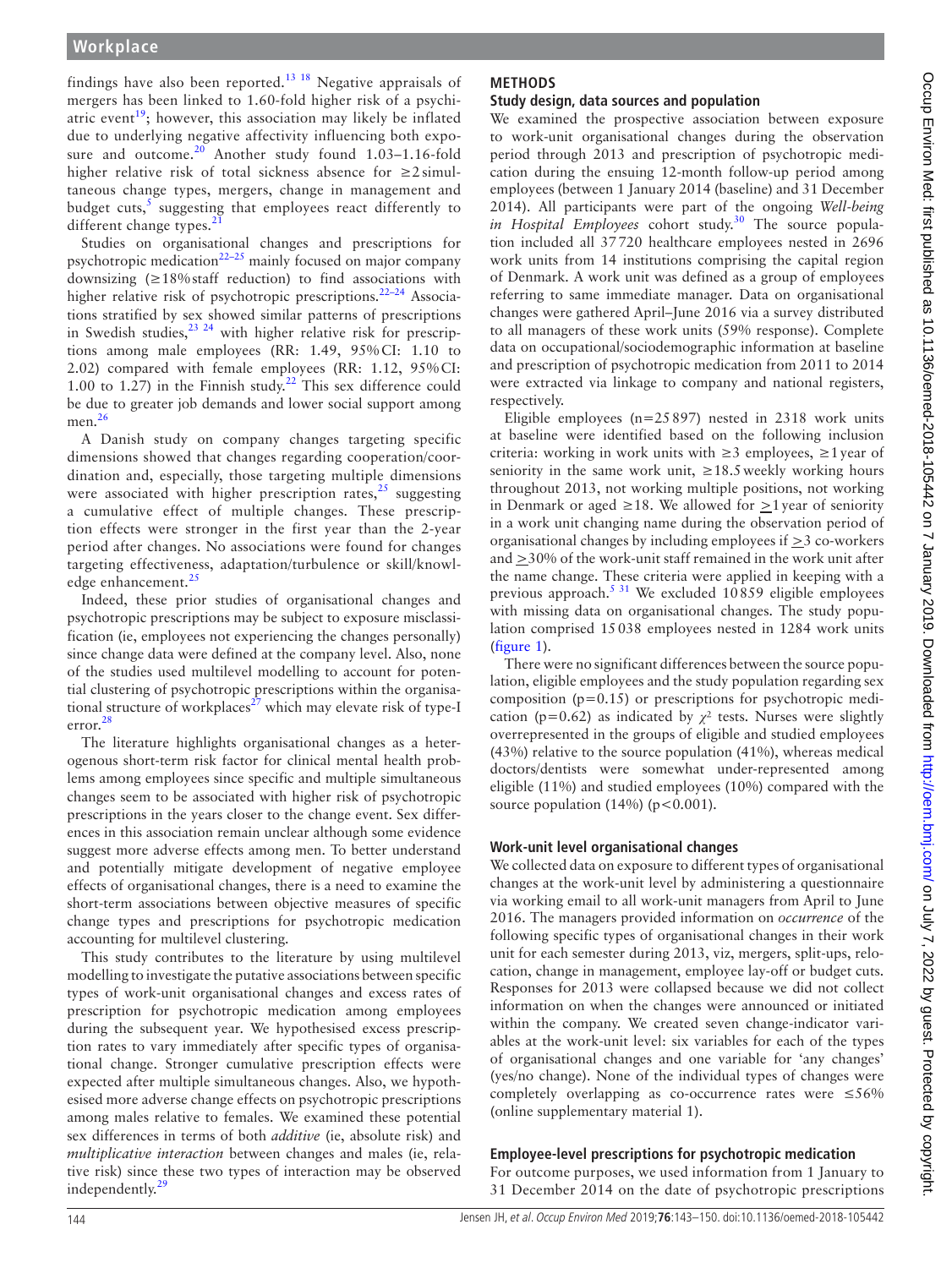

**Figure 1** Flow of the study population and study design. Employees could fulfil multiple exclusion criteria.

including anxiolytics (WHO Anatomical Therapeutic Chemical (ATC) code: N05B), hypnotics/sedatives (N05C) and antidepressants (N06A). These data were used regardless of the prescribed daily dose or period for intended use. Although follow-up data on psychotropic prescriptions in 2015 were available, we did not use these because we presumed that psychotropic prescriptions in 2015 would be highly impacted by organisational changes in 2014, on which we had no information.

## **Employee and work-unit level covariates**

We used the following employee-level variables as a priori covariates: age, sex, occupational group, manager, personal gross income, fixed weekly working hours, contractual employment, years of seniority and days of sickness absence in 2012. We did not consider prior psychotropic prescriptions to be a potential confounder because we presumed no causal impact of employee-level psychotropic prescriptions on subsequent workunit organisational changes.

As work-unit level a priori covariates, we used the number of employees within the work unit and selected types of organisational changes confounding other types of changes (online [supplementary material 2\)](https://dx.doi.org/10.1136/oemed-2018-105442). For example, we regarded work-unit mergers and split-ups as confounders for the relation between change in management and psychotropic prescriptions. All covariates were categorical variables ([table](#page-3-0) 1).

## **Statistical analysis**

We estimated HR and 95% CI using multilevel mixed-effects parametric survival models to study the association between organisational changes in 2013 and psychotropic prescriptions in 2014. Employees (level 1) were nested within work units (level 2). Analyses were unable to converge in threelevel models nesting work units within institutions. Employees were followed from 1 January 2014 to the first psychotropic prescription (event), death (censoring) or end of study by 31 December 2014, whichever came first. The relative impact of

<span id="page-2-0"></span>each change-indicator variable (adjusted for other changes as appropriately) were evaluated in separate models.

Parametric survival models follow a specified distribution from which residual variance at multiple levels is estimated. In a null model, residual variance at the work-unit level reflects the relative importance of any work-unit factors for psychotropic prescriptions among employees. We fitted a Weibull distribution to the survival models as we expected the hazard of psychotropic prescriptions to either increase or decrease during follow-up<sup>32</sup> since the magnitude and exact date of the change announcements were unclear. We applied Acceleration Failure Time parametrisation for the Weibull models which allows for estimation of the intraclass correlation coef-ficient (ICC) for work units.<sup>[33](#page-7-21)</sup> We interpreted  $ICC * 100$  as the proportion of any work-unit factors—observed and unobserved—explaining the total variance in psychotropic prescriptions among employees.

A four-step sequential modelling strategy with incremental adjustment for covariates was used to assess confounding and variation in prescriptions explained by the work-unit level (online [supplementary material 3](https://dx.doi.org/10.1136/oemed-2018-105442)).

We analysed the association between any changes and each subgroup of psychotropic medication (ie, anxiolytics, hypnotics/sedatives and antidepressants) first prescribed in 2014 to assess their relative importance. Sex differences in change effects on psychotropic prescriptions were evaluated in additive interaction analysis (ie, combined effect) by calculating the synergy index  $(S)^{34}$  $(S)^{34}$  $(S)^{34}$  and 95% CI<sup>35</sup> as well as in multiplicative interaction analysis by including an interaction term between indicator variables of any change and male adjusted for the separate main effects of change and sex. We estimated additive interaction between any changes and *females* since we were unable to calculate 95% CI to S for any changes and males (online [supplementary material 4](https://dx.doi.org/10.1136/oemed-2018-105442)).

## **Sensitivity analyses**

We reran the analysis for any changes and psychotropic prescriptions during 2014 additionally adjusting for potential confounding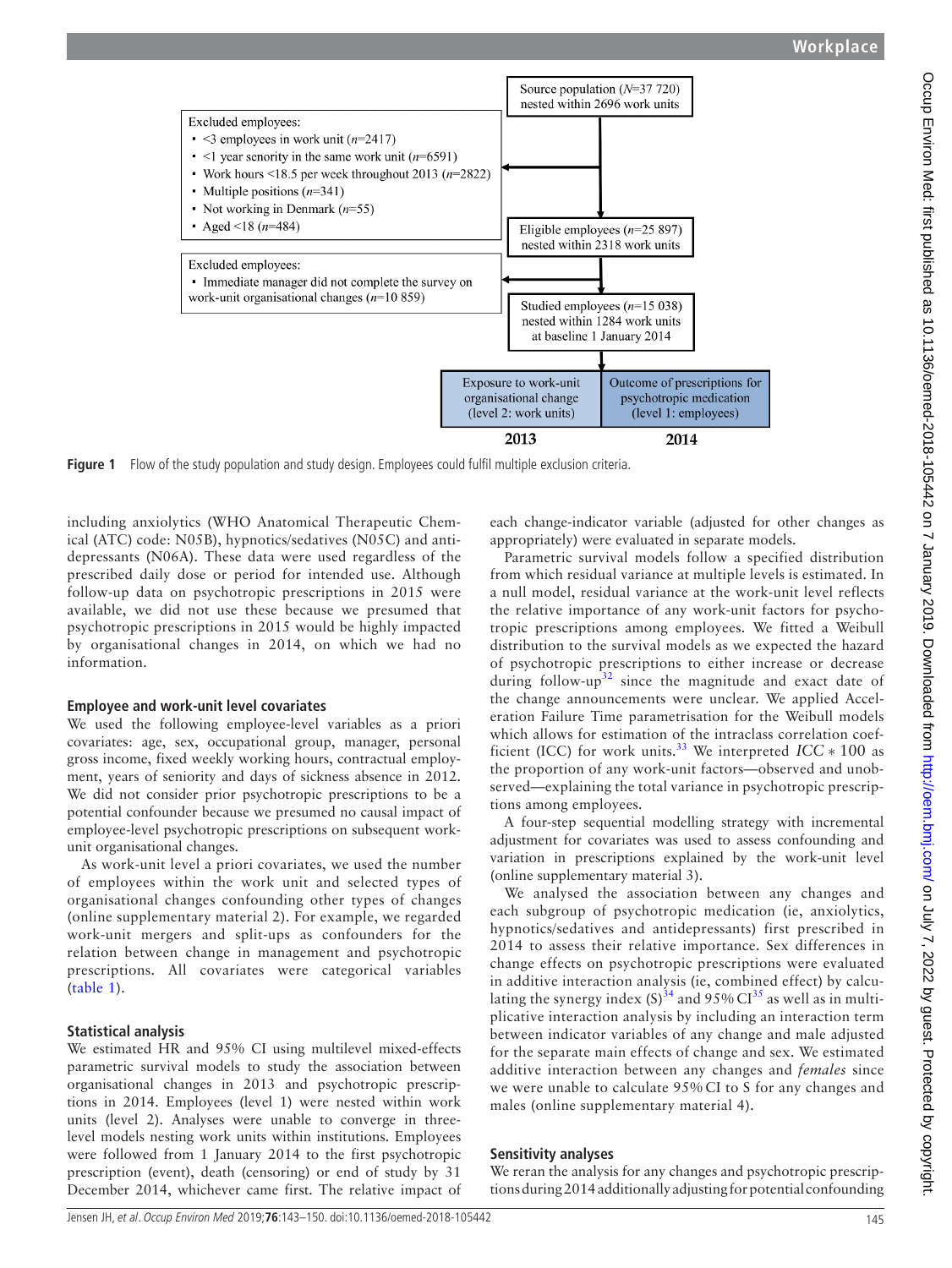<span id="page-3-0"></span>**Table 1** The two-level data structure and distribution of variables for the study population and employees/work units exposed to any organisational changes

|                                                     | <b>Categories</b>               | Study population, n (% of N) | Exposed to any changes, n (% of N) |
|-----------------------------------------------------|---------------------------------|------------------------------|------------------------------------|
| Level 1: employees, N                               |                                 | 15 038 (100)                 | 8242 (55)                          |
| Prescription for psychotropic medication<br>in 2014 |                                 | 1616(11)                     | 931 (11)                           |
| Days to first prescription, M (SD)                  |                                 | 107 (101)                    | 109 (103)                          |
| Age group                                           | $19 - 40*$                      | 3821 (25)                    | 2093 (25)                          |
|                                                     | $40 - 48$                       | 3780 (25)                    | 2056 (25)                          |
|                                                     | $48 - 56$                       | 3728 (25)                    | 2027 (25)                          |
|                                                     | $56 - 75$                       | 3709 (25)                    | 2066 (25)                          |
| Sex                                                 | Female*                         | 11 507 (77)                  | 6299 (76)                          |
|                                                     | Male                            | 3531 (23)                    | 1943 (24)                          |
| Occupational group                                  | Nurses*                         | 6534 (43)                    | 3682 (45)                          |
|                                                     | <b>Medical doctors/dentists</b> | 1464 (10)                    | 758 (9)                            |
|                                                     | Social/healthcare workers       | 1966 (13)                    | 1055(13)                           |
|                                                     | Pedagogical workers             | 401(3)                       | 217(3)                             |
|                                                     | Service/technical workers       | 1864 (12)                    | 975 (12)                           |
|                                                     | <b>Administration workers</b>   | 2809 (19)                    | 1555 (19)                          |
| Seniority, years                                    | $1 - 4^*$                       | 3125 (21)                    | 173 (21)                           |
|                                                     | $5 - 10$                        | 3818 (25)                    | 2076 (25)                          |
|                                                     | $11 - 20$                       | 4097 (27)                    | 2239 (27)                          |
|                                                     | $21 \leq$                       | 3998 (27)                    | 2197 (27)                          |
| Manager                                             | No*                             | 14 040 (93)                  | 7591 (92)                          |
|                                                     | Yes                             | 998 (7)                      | 651(8)                             |
| Weekly working hours                                | $18.5 - 32*$                    | 2662 (18)                    | 1511 (18)                          |
|                                                     | $32 - 37$                       | 3643 (24)                    | 2023 (25)                          |
|                                                     | 37 <sub>5</sub>                 | 8733 (58)                    | 4708 (57)                          |
| Contractual employment                              | No*                             | 1066(7)                      | 487 (6)                            |
|                                                     | Yes                             | 13 972 (93)                  | 7755 (94)                          |
| Personal gross income, DKK                          | ≤345 000*                       | 4427 (29)                    | 2458 (30)                          |
|                                                     | 345 000 - 400 000               | 3862 (26)                    | 2124 (26)                          |
|                                                     | 400 000 - 480 000               | 3471 (23)                    | 1852 (22)                          |
|                                                     | $\geq$ 480 000                  | 3278 (22)                    | 1808 (22)                          |
| Sickness absence in 2012, days                      | No days*                        | 4132 (27)                    | 2274 (28)                          |
|                                                     | $1 - 3$                         | 3242 (22)                    | 1760 (21)                          |
|                                                     | $4 - 6$                         | 2292 (15)                    | 1271 (15)                          |
|                                                     | $7 - 13$                        | 2877 (19)                    | 1517 (18)                          |
|                                                     | $\geq$ 14                       | 2495 (17)                    | 1420 (17)                          |
| Level 2: work units, N                              |                                 | 1284 (100)                   |                                    |
| Organisational changes                              | No changes*                     | 642 (50)                     |                                    |
|                                                     | Any changes                     | 642 (50)                     |                                    |
|                                                     | Mergers                         | 195 (15)                     |                                    |
|                                                     | Split-ups                       | 75 (6)                       |                                    |
|                                                     | Relocation                      | 157 (12)                     |                                    |
|                                                     | Change in management            | 294 (23)                     |                                    |
|                                                     | Employee lay-off                | 245 (19)                     |                                    |
|                                                     | <b>Budget cuts</b>              | 191 (15)                     |                                    |
| Number of employees within work unit                | $3 - 12*$                       | 654 (51)                     | 283 (44)                           |
|                                                     | $13 - 22$                       | 306 (24)                     | 164 (26)                           |
|                                                     | $23 - 32$                       | 198 (15)                     | 116(18)                            |
|                                                     | $33 - 142$                      | 126 (10)                     | 79 (12)                            |

\*Reference category.

DKK, Danish Krone; M, mean.

by prior psychotropic prescriptions between 2011 and 2012 (ie, preceding changes that occurred in 2013) to evaluate confounding by prior psychotropic prescriptions. To assess if the association between change in management and psychotropic prescriptions was driven by (eg, laid-off) managers, we reran

this analysis excluding all managers (n=14040) for comparison with the analysis on the total study population. Associations with prescriptions through 2014 were analysed according to any changes in each semester of 2013 to evaluate possible temporality in change exposure. Finally, we analysed exposure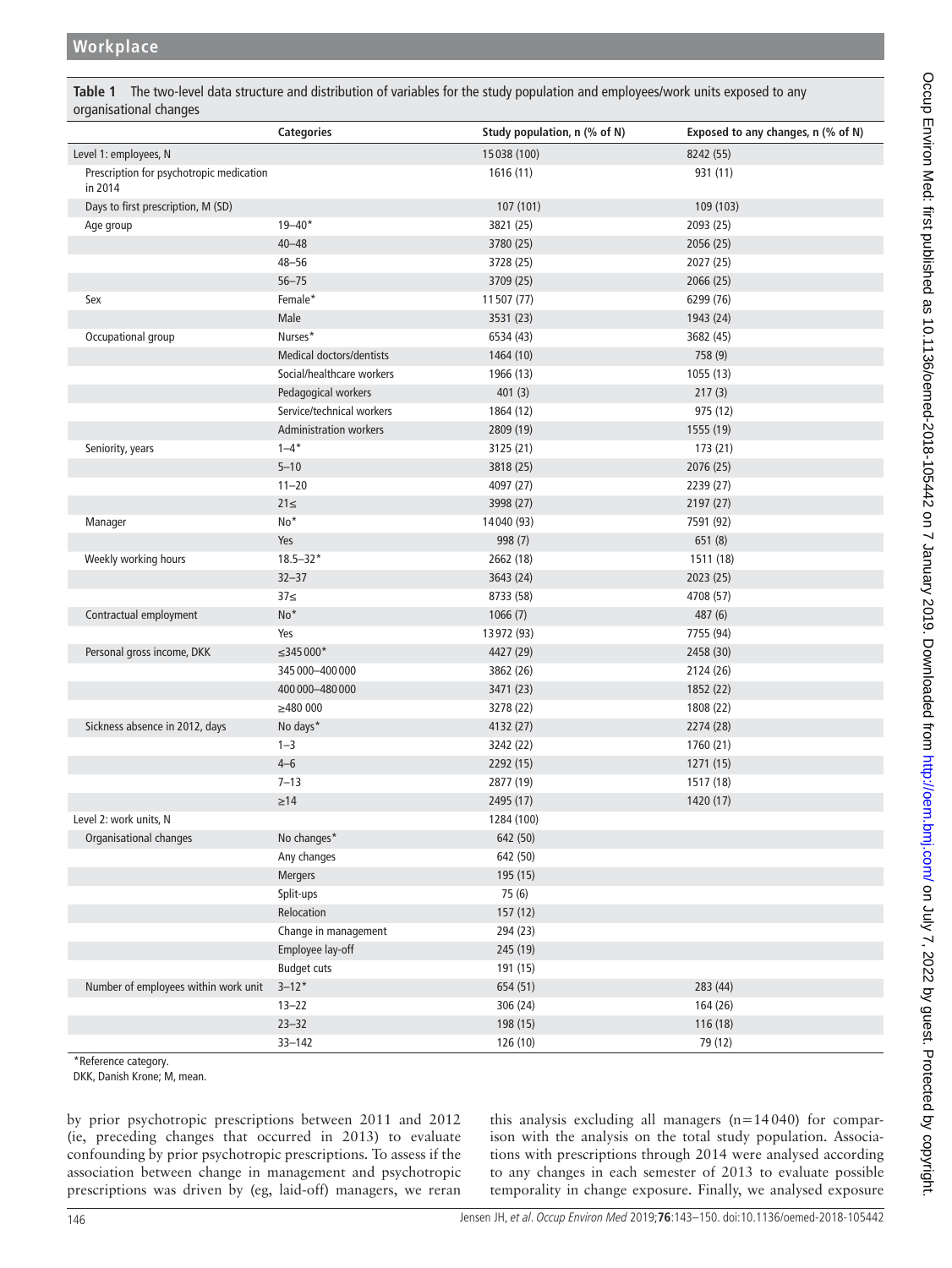to 1, 2 or 3≤ types of simultaneous changes compared with no changes to explore the potential cumulative effect on psychotropic prescriptions.

We used a significance level of 0.05 throughout. All statistical analyses were conducted using STATA V.14.2 software.

#### **Results**

[Table](#page-3-0) 1 presents the hierarchical data structure and distribution of employee- and work-unit level variables for the study population (n=15038) and among employees/work units exposed to any organisational changes (n=8242). The study population predominantly comprised female employees, nurses, employees with  $\geq$ 37 weekly working hours (ie, full-time employment). Employees with prior psychotropic prescriptions between 2011 and 2012 were similarly distributed in the study population (14%, n=2049) and among employees exposed to any changes (14%, n=1173), indicating no confounding by prior psychotropic prescriptions. Among the study population, 1616 employees (11%) were prescribed psychotropic medication in 2014. More antidepressants (52%, n=833) and hypnotics/ sedatives (38%, n=614) were prescribed than anxiolytics (13%, n=202). During the follow-up in 2014, eight employees died, and four of these deaths occurred before a psychotropic prescriptions (censoring).

[Table](#page-5-0) 2 shows that any organisational changes in 2013 was associated with an HR of 1.14 (95% CI: 1.02 to 1.26) for psychotropic prescriptions in 2014 relative to no changes. Medical doctors/dentists and employees aged 56–75 had particularly high HRs of psychotropic prescriptions. As reflected by the ICC, the correlation of psychotropic prescriptions between work units explained 6% of the total variation in psychotropic prescriptions. This indicates that work units are an important contributor to prescriptions for psychotropic medication among employees. Adjustment for employee and work-unit level covariates led to slightly higher HR of psychotropic prescriptions after any changes. Additional adjustment for potential confounding by prior psychotropic prescriptions in this model attenuated the association (HR: 1.08, 95%CI: 0.97 to 1.20).

Following any organisational changes, there was a higher rate ratio for prescription of antidepressants (HR: 1.21, 95%CI: 1.05 to 1.40) and indications of a higher rate ratio for prescription of anxiolytics (HR: 1.25, 95%CI: 0.93 to 1.69), but no association for prescription of hypnotics/sedatives (HR: 1.00, 95%CI: 0.85 to 1.19).

We only found weak indications of an additive interaction between any changes and females (S: 1.36, 95%CI: 0.32 to 5.84; [supplementary material 5\)](https://dx.doi.org/10.1136/oemed-2018-105442) and no multiplicative interactions ( $p=0.69$ ). This indicates no differential effects of organisational changes regarding sex.

In [table](#page-6-0) 3, the fully adjusted model 4 shows that change in management in 2013 was associated with a HR of 1.23 (95% CI: 1.07 to 1.41) for psychotropic prescriptions in 2014 relative to no changes. This excess HR of psychotropic prescriptions remained in a sample excluding all managers (n=14040; HR: 1.24, 95%CI: 1.07 to 1.42), indicating that the effect was not attributable to managers laid off. There were indications of higher prescription rates after mergers, employee lay-off or budgets cuts, but these findings were not statistically significant. Indeed, employee lay-off and budget cuts were statistically significantly associated with a higher rate of psychotropic prescriptions in model 3 adjusted for age, sex and socio-occupational factors. However, these effects attenuated in model 4 when additionally adjusting for mergers, change in management and budget cuts as confounders on the association between employee lay-offs and psychotropic prescriptions.

[Table](#page-6-1) 4 presents the rate ratios of psychotropic prescriptions splitting the 12-month follow-up period into two halves. In the former follow-up period, only change in management was associated with a higher rate of psychotropic prescriptions. In the second period, exposure to any changes, mergers, change in management, employee lay-off or budget cuts were statistically significantly associated with a 1.19–1.42 times higher rate of psychotropic prescriptions relative to no change. Any changes occurring in the former and latter semester of 2013 were similarly associated with excess rates of psychotropic prescriptions through 2014 (HR: 1.11, 95%CI: 0.99 to 1.24 and HR: 1.16, 95%CI: 1.04 to 1.29, respectively), suggesting a comparable effect of the exposure on outcome over time. There were no meaningful differences between prescription rates following exposure to 1, 2 or  $3 \leq$  types of simultaneous changes relative to no change in either half follow-up period, indicating no cumulative effects by multiple changes (data not shown).

## **Discussion**

More than half of the studied employees were exposed to organisational changes. We found higher risk of prescriptions for psychotropic medication among employees in the year after they remained in the work unit during any organisational changes compared with no changes. This association was particularly strong following change in management and in relation to prescription of antidepressants. Splitting the follow-up period into two halves yielded a stronger association in the latter half of the 12-month follow-up compared with the former half, indicating a latency period before an increase in prescriptions. The observed association did not vary according to sex.

Our findings of a 1.09-fold and 1.25-fold higher rate ratio of psychotropic prescriptions in the former and the latter halves of the year after any changes, respectively, corroborate with prior findings from another Danish study of a 1.09-fold higher rate of psychotropic prescriptions which was strongest in the year immediately after the changes.<sup>25</sup> In our study, this association was particularly strong for change in management which, to our knowledge, has not been reported before. Among both men and women, we found a roughly 1.15-fold higher rate over the 12-month follow-up which is comparable with the Finnish 10-Town study estimate of a 1.12 times higher rate of psychotropic drug prescription after major downsizing among women. In that same study, the prescription rates were notably higher among male employees  $(1.49)$ ,<sup>[22](#page-7-12)</sup> whereas in our study the interaction analyses yielded no sex differences in line with other studies. $^{23}$  <sup>24</sup> In fact, sex did not predict psychotropic prescriptions significantly in the present study. This could be due to limited statistical power since only 357 (2%) male employees were prescribed psychotropic medications during follow-up. Also, we found no cumulative effects of exposure to multiple changes (1, 2 or  $3 \leq$ ) which contradicts previous findings of comprehensive changes being particularly associated with excess risk of psychotropic prescriptions.<sup>25</sup> This may be explained by excess employee turnover rates during a greater number simulta-neous changes as indicated by a prior study.<sup>[5](#page-7-10)</sup>

Adjusting the association between changes and psychotropic prescriptions during 2014 for prior psychotropic prescriptions between 2011 and 2012 attenuated the HR from 1.14 to 1.08; however, this reduction towards the null may be explained by the introduction of an index event bias<sup>36</sup> as episodes of mental disorders are highly recurrent in a workplace context.<sup>[37](#page-7-25)</sup> Index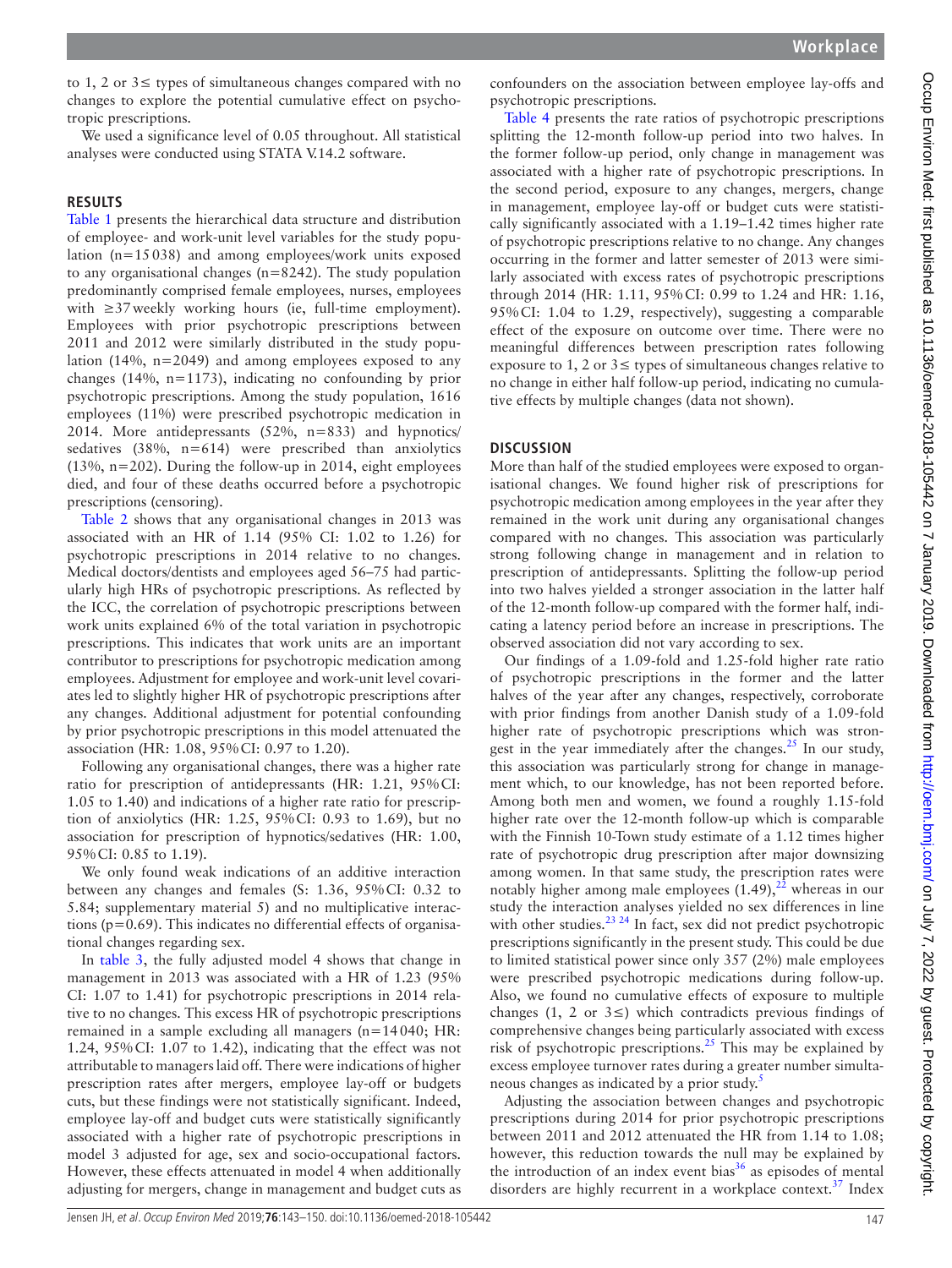<span id="page-5-0"></span>

|                                          | Prescription, follow-up 1 January to 31 December 2014 |                    |              |            |              |  |
|------------------------------------------|-------------------------------------------------------|--------------------|--------------|------------|--------------|--|
|                                          | Model 1                                               | Model 2            |              | Model 3    |              |  |
| <b>Fixed part</b>                        |                                                       | <b>HR</b>          | 95% CI       | <b>HR</b>  | 95% CI       |  |
| Work-unit level variables (level 2)      |                                                       |                    |              |            |              |  |
| Any organisational changes*              |                                                       | 1.13               | 1.02 to 1.26 | 1.14       | 1.02 to 1.26 |  |
| Number of employees within work unitt    |                                                       |                    |              |            |              |  |
| $13 - 22$                                |                                                       |                    |              | 1.00       | 0.86 to 1.15 |  |
| $23 - 32$                                |                                                       |                    |              | 0.95       | 0.81 to 1.10 |  |
| $33 - 142$                               |                                                       |                    |              | 0.82       | 0.70 to 0.96 |  |
| Individual-level variables (level 1)     |                                                       |                    |              |            |              |  |
| Age group‡                               |                                                       |                    |              |            |              |  |
| $40 - 48$                                |                                                       |                    |              | 1.41       | 1.19 to 1.69 |  |
| $48 - 56$                                |                                                       |                    |              | 1.68       | 1.40 to 2.00 |  |
| $56 - 75$                                |                                                       |                    |              | 2.09       | 1.73 to 2.51 |  |
| Male§                                    |                                                       |                    |              | 0.88       | 0.77 to 1.02 |  |
| Occupational group¶                      |                                                       |                    |              |            |              |  |
| Medical doctors/dentists                 |                                                       |                    |              | 2.33       | 1.85 to 2.88 |  |
| Social/healthcare workers                |                                                       |                    |              | 0.95       | 0.80 to 1.13 |  |
| Pedagogical workers                      |                                                       |                    |              | 0.89       | 0.63 to 1.25 |  |
| Service/technical workers                |                                                       |                    |              | 0.94       | 0.77 to 1.16 |  |
| Administrative workers                   |                                                       |                    |              | 1.17       | 1.00 to 1.35 |  |
| Seniority, years**                       |                                                       |                    |              |            |              |  |
| $5 - 10$                                 |                                                       |                    |              | 1.10       | 0.94 to 1.28 |  |
| $11 - 20$                                |                                                       |                    |              | 1.00       | 0.85 to 1.19 |  |
| $\geq$ 21                                |                                                       |                    |              | 0.99       | 0.82 to 1.19 |  |
| Manager, yestt                           |                                                       |                    |              | 0.97       | 0.79 to 1.21 |  |
| Weekly working hours##                   |                                                       |                    |              |            |              |  |
| $32 - 37$                                |                                                       |                    |              | 1.00       | 0.85 to 1.17 |  |
| $\geq$ 37                                |                                                       |                    |              | 0.77       | 0.68 to 0.88 |  |
| Contractual employment, yes§§            |                                                       |                    |              | 1.00       | 0.82 to 1.22 |  |
| Personal gross income, DKK¶¶             |                                                       |                    |              |            |              |  |
| 345 000 - 400 000                        |                                                       |                    |              | 0.90       | 0.79 to 1.04 |  |
| 400 001 - 480 000                        |                                                       |                    |              | 0.85       | 0.72 to 0.98 |  |
| $\geq$ 480 001                           |                                                       |                    |              | 0.86       | 0.71 to 1.03 |  |
| Sickness absence in 2012, days***        |                                                       |                    |              |            |              |  |
| $1 - 3$                                  |                                                       |                    |              | 0.91       | 0.77 to 1.07 |  |
| $4 - 6$                                  |                                                       |                    |              | 1.20       | 1.01 to 1.42 |  |
| $7 - 13$                                 |                                                       |                    |              | 1.52       | 1.30 to 1.78 |  |
| $\geq$ 14                                |                                                       |                    |              | 2.33       | 2.01 to 2.70 |  |
| Random part                              |                                                       |                    |              |            |              |  |
| ICC (p value), work-unit level (level 2) | $0.06$ (< $0.01$ )                                    | $0.05$ (< $0.01$ ) |              | 0.02(0.13) |              |  |

Model 1: Null model with a random intercept for the work-unit level. Model 2: As model 1, but the 'Any changes' variable in the fixed part. Model 3: As model 2, but effects of the 'Any changes' variable were fully adjusted for all employee-level covariates and number of employees within the work unit.

Reference categories

 \*No change; †3–12 employees within the work unit; ‡age group 19–40; §female; ¶nurses; \*\*1–4 seniority years; ††not manager; ‡‡18.5–32 weekly working hours; §§no contractual employment; ¶¶personal gross income ≤345 000 DKK; \*\*\*no days of sickness absence in 2012.

DKK, Danish Krone; ICC, intraclass correlation coefficient.

event bias refers to the selection of participants based on index events (prior prescriptions) for whom the putative risk factor (changes) is associated with an observed lower probability of new events (new prescriptions). Conditioning on prior psychotropic prescriptions could actually 'protect' against new psychotropic prescriptions as associated with organisational changes because employees with mental illness would likely adapt their working life according to their limited occupational capacity (eg, not working full-time) which thus induces dependence between otherwise independent confounder variables. In support to this perspective, the descriptive statistics indicated no confounding

by prior psychotropic prescriptions, and the proportion of fulltime employees was in fact smaller among those *with* prior psychotropic prescriptions (53% of n=2049) than employees *without* prior prescriptions (59% of n=12989).

It has previously been highlighted that adverse effects of organisational changes at the workplace are primarily driven by changes in job insecurity among employees.<sup>38</sup> This is in line with findings of excess psychotropic prescription rates after change in management or employee lay-off as such changes may elevate uncertainty about future employment and new downsizing waves in the work unit. In addition, mergers were also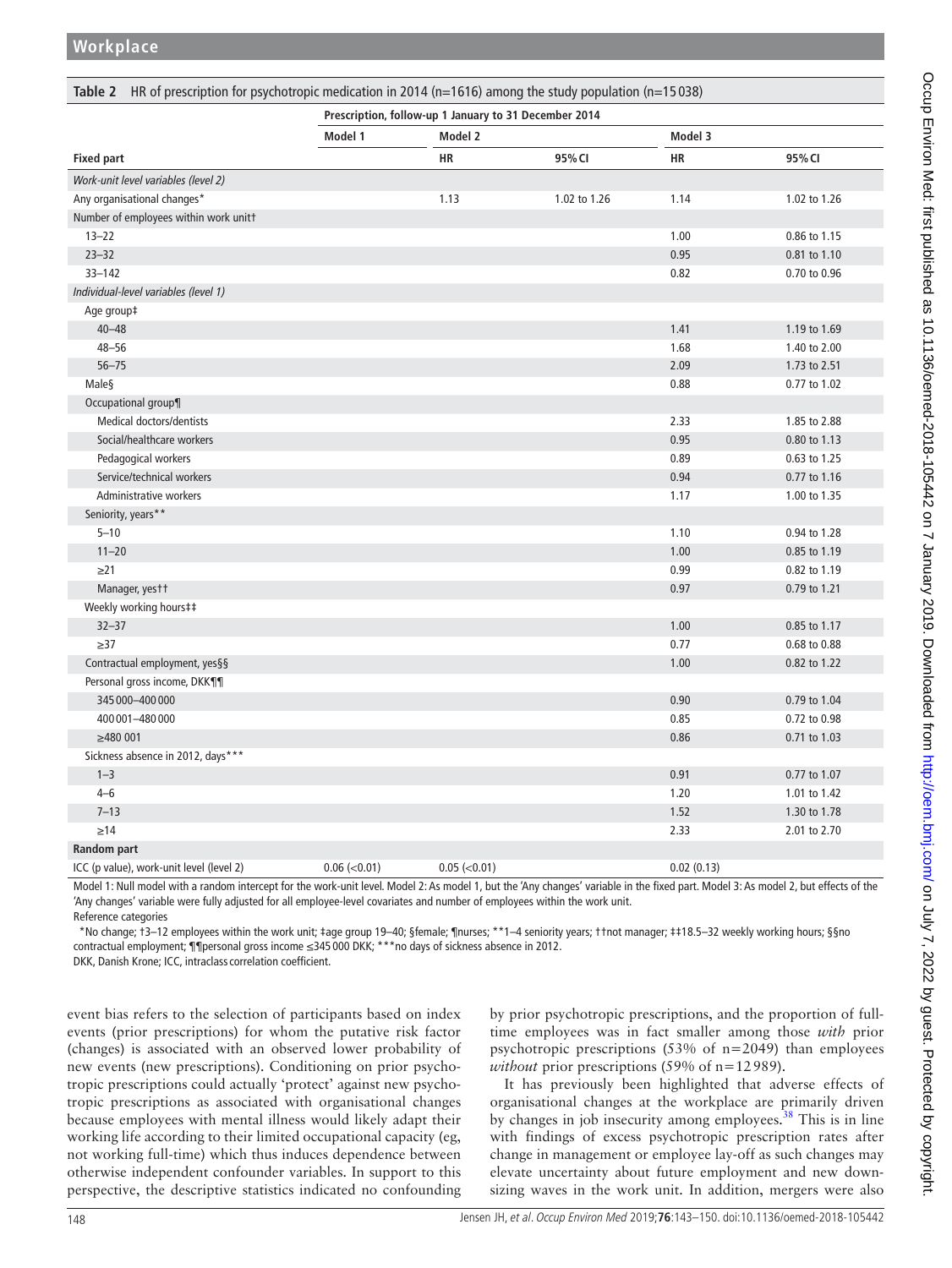<span id="page-6-0"></span>**Table 3** HR of prescription of psychotropic medication in 2014 (n=1616) according to each type of organisational changes in 2013 among the study population (n=15 038)

|                      | Prescription, follow-up 1 January to 31 December 2014 |         |              |            |              |  |
|----------------------|-------------------------------------------------------|---------|--------------|------------|--------------|--|
|                      |                                                       | Model 3 |              | Model 4    |              |  |
|                      | N (% prescriptions)                                   | HR      | 95% CI       | НR         | 95% CI       |  |
| No changes           | 6796 (10.1)                                           | 1.00    |              | 1.00       |              |  |
| Mergers              | 2560 (11.4)                                           | 1.11    | 0.95 to 1.28 | $1.14*$    | 0.97 to 1.34 |  |
| Split-ups            | 956 (10.2)                                            | 0.98    | 0.79 to 1.23 | $0.98+$    | 0.78 to 1.23 |  |
| Relocation           | 1872 (10.3)                                           | 1.00    | 0.85 to 1.19 | $1.02 \pm$ | 0.84 to 1.24 |  |
| Change in management | 3781 (12.1)                                           | 1.19    | 1.05 to 1.35 | $1.23 \pm$ | 1.07 to 1.41 |  |
| Employee lay-off     | 3204 (11.8)                                           | 1.20    | 1.05 to 1.38 | $1.15$ §   | 0.98 to 1.35 |  |
| <b>Budget cuts</b>   | 2401 (11.6)                                           | 1.15    | 1.00 to 1.34 | 1.12       | 0.95 to 1.31 |  |

Results for covariates omitted as no noteworthy changes in estimates were observed relative to [table 2](#page-5-0).

Model 3: Each type of change indicator adjusted for all employee-level covariates and number of work-unit employee and in the fixed part and a random intercept for the workunit level. Model 4: As model 3, but each type of organisational changes additionally adjusted for other changes as potential confounders on the association with psychotropic prescriptions:

\*Split-ups and Budget cuts; †budget cuts; ‡mergers and Split-ups; §mergers, change in management and budget cuts; ¶change in management.

associated with an excess rate of psychotropic prescriptions in the latter half of the 12-month follow-up period which could be hypothetically explained by subsequent reduction in redundant staff following mergers. We had, however, no data on changes during follow-up to test this. Adverse effects of organisational changes are also previously found to be mediated by changes in job strain.<sup>[39](#page-7-27)</sup> Hence, long-term changes in job strain may explain why the excess rate ratios of psychotropic prescriptions were observed to be stronger in the latter period of follow-up than the earlier period immediately following organisational changes. Managers have a key role in organising work, and a change in management may follow increased demands in work procedures (eg, excess work documentation) inducing further psychosocial repercussions among employees. In addition, demands of workunit productivity may not be adjusted to the staff composition after employee lay-offs which could lead to workload intensification among the remaining employees.

## **Strengths and limitations**

The associations found in the present study may be underestimated because we were unable to adjust for organisational changes occurring during the 12-month follow-up on psychotropic prescriptions. Neither did we assess the effects on psychotropic prescriptions during or before the observation of organisational changes in 2013. It is, however, reasonable to assume that the majority of employees prescribed psychotropic medication in 2013 would extend their medical treatment into the follow-up period in 2014. Indeed, if an employee exited the work unit during 2013 (eg, due to common mental disorder), the participant would not be included in the study population. Data on changes in 2013 obtained from managers 3years later may be influenced by recall bias; however, since the managers most likely executed the changes, this bias is considered minor. Finally, using composite change measures for 2013 limits conclusions on the duration of the latency period.

This study benefited from assessing the relative impact of various and frequently occurring types of organisational changes. These changes were measured at the work-unit level among employees who remained in the work unit during the observation of the changes. This approach ensured that the employees personally experienced the changes. Assessing various types of changes also allowed us to create a purer reference group not

| December 2014 according to organisational changes in 2013 among the study population ( $n=15038$ ) |      |                                                      |                             |              |                                                       |            |              |  |
|----------------------------------------------------------------------------------------------------|------|------------------------------------------------------|-----------------------------|--------------|-------------------------------------------------------|------------|--------------|--|
|                                                                                                    |      | Prescription, follow-up<br>1 January to 30 June 2014 |                             |              | Prescription, follow-up<br>1 July to 31 December 2014 |            |              |  |
|                                                                                                    |      |                                                      | <b>Fully adjusted model</b> |              | <b>Fully adjusted model</b>                           |            |              |  |
|                                                                                                    | N    | <b>Prescriptions</b><br>$(n=1257)$ , % of N          | <b>HR</b>                   | 95% CI       | <b>Prescriptions</b><br>$(n=1268)$ , % of N           | НR         | 95% CI       |  |
| No changes                                                                                         | 6796 | 8.0                                                  | 1.00                        |              | 7.5                                                   | 1.00       |              |  |
| Any changes                                                                                        | 8242 | 8.6                                                  | 1.09                        | 0.97 to 1.22 | 9.3                                                   | 1.25       | 1.11 to 1.41 |  |
| <b>Mergers</b>                                                                                     | 2560 | 8.2                                                  | $1.05*$                     | 0.88 to 1.26 | 9.3                                                   | $1.26*$    | 1.06 to 1.50 |  |
| Split-ups                                                                                          | 956  | 7.2                                                  | $0.87+$                     | 0.67 to 1.14 | 7.9                                                   | $1.02+$    | 0.79 to 1.31 |  |
| Relocation                                                                                         | 1872 | 7.8                                                  | 1.02 <sup>‡</sup>           | 0.82 to 1.28 | 8.6                                                   | 1.16‡      | 0.93 to 1.44 |  |
| Change in<br>management                                                                            | 3781 | 9.2                                                  | 1.20‡                       | 1.03 to 1.41 | 10.3                                                  | $1.42 \pm$ | 1.22 to 1.65 |  |
| Employee lay-off                                                                                   | 3204 | 9.0                                                  | 1.168                       | 0.97 to 1.39 | 9.6                                                   | $1.23\S$   | 1.03 to 1.46 |  |
| <b>Budget cuts</b>                                                                                 | 2401 | 8.5                                                  | 1.04                        | 0.87 to 1.24 | 9.5                                                   | 1.19¶      | 1.00 to 1.41 |  |

<span id="page-6-1"></span>**Table 4** HR of prescription for psychotropic medication in the former period from January to June 2014 or in the latter period from July to

Results for covariates omitted as no noteworthy change in estimates were observed relative to [table 2.](#page-5-0)

Fully adjusted model: 'Any changes' adjusted for all employee-level covariates and number of work-unit employee and in the fixed part and a random intercept for the work-unit level (model 3). Each type of organisational changes additionally adjusted for other changes as potential confounders on the association with psychotropic prescriptions: \*Split-ups and budget cuts; ‡budget cuts; ‡mergers and split-ups; §mergers, change in management and budget cuts; ¶change in management (model 4).